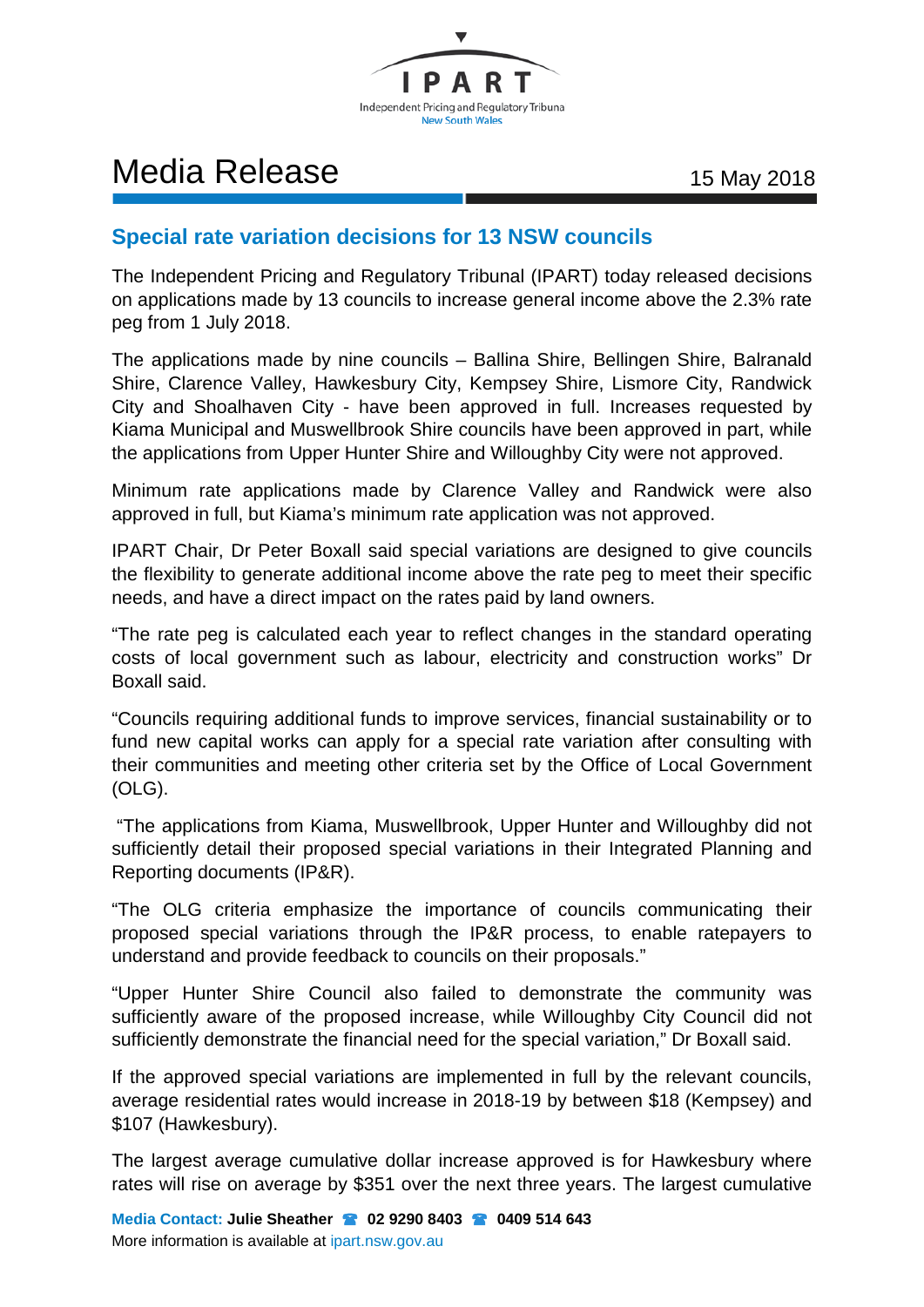percentage increase approved is for Balranald where residential rates will rise by an average of just under 95% or \$269 over the next seven years.

It is a matter for each individual council to determine how it collects rate revenue across different categories of ratepayer, and how the special variation increase is distributed amongst the ratepayer categories.

The impacts on individual ratepayers will also vary due to land re-valuations and the decisions made by councils about how to allocate rate changes amongst their communities.

IPART has attached conditions to the approvals requiring the additional income to be used for the purposes outlined in the application, and that councils report to their communities each year about how the additional revenue is spent.

Details of the special variation requested by each council and IPART's determinations are summarised below. Full reports can be found on IPART's website <http://www.ipart.nsw.gov.au>.

| <b>Council</b>      | <b>Application</b>                                                                     | <b>Outcome</b>                                                                    |
|---------------------|----------------------------------------------------------------------------------------|-----------------------------------------------------------------------------------|
| <b>Ballina</b>      | 15.5% cumulative increase over 2 years to<br>be retained permanently in the rate base. | Approved in full.                                                                 |
| <b>Balranald</b>    | 94.9% cumulative increase over 7 years to<br>be retained permanently in the rate base. | Approved in full.                                                                 |
| Bellingen           | 19.1% cumulative increase over 3 years to<br>be retained permanently in the rate base. | Approved in full.                                                                 |
| Clarence<br>Valley  | 26.0% cumulative increase over 3 years to<br>be retained permanently in the rate base. | Approved in full.                                                                 |
| Hawkesbury          | 31.3% cumulative increase over 3 years to<br>be retained permanently in the rate base. | Approved in full.                                                                 |
| Kempsey             | 6.5% single year increase to be retained in<br>the rate base for 10 years              | Approved in full                                                                  |
| Kiama               | 19.1% cumulative increase over 3 years to<br>be retained permanently in the rate base. | Approved in part:<br>$6.0\%$<br>temporary<br>for<br>increase<br>one<br>year only. |
| Lismore             | 2.7% single year increase to be retained in<br>the rate base for 5 years               | Approved in full.                                                                 |
| <b>Muswellbrook</b> | 14.7% single year increase to be retained<br>permanently in the rate base.             | Approved in part:<br>14.7%<br>temporary                                           |